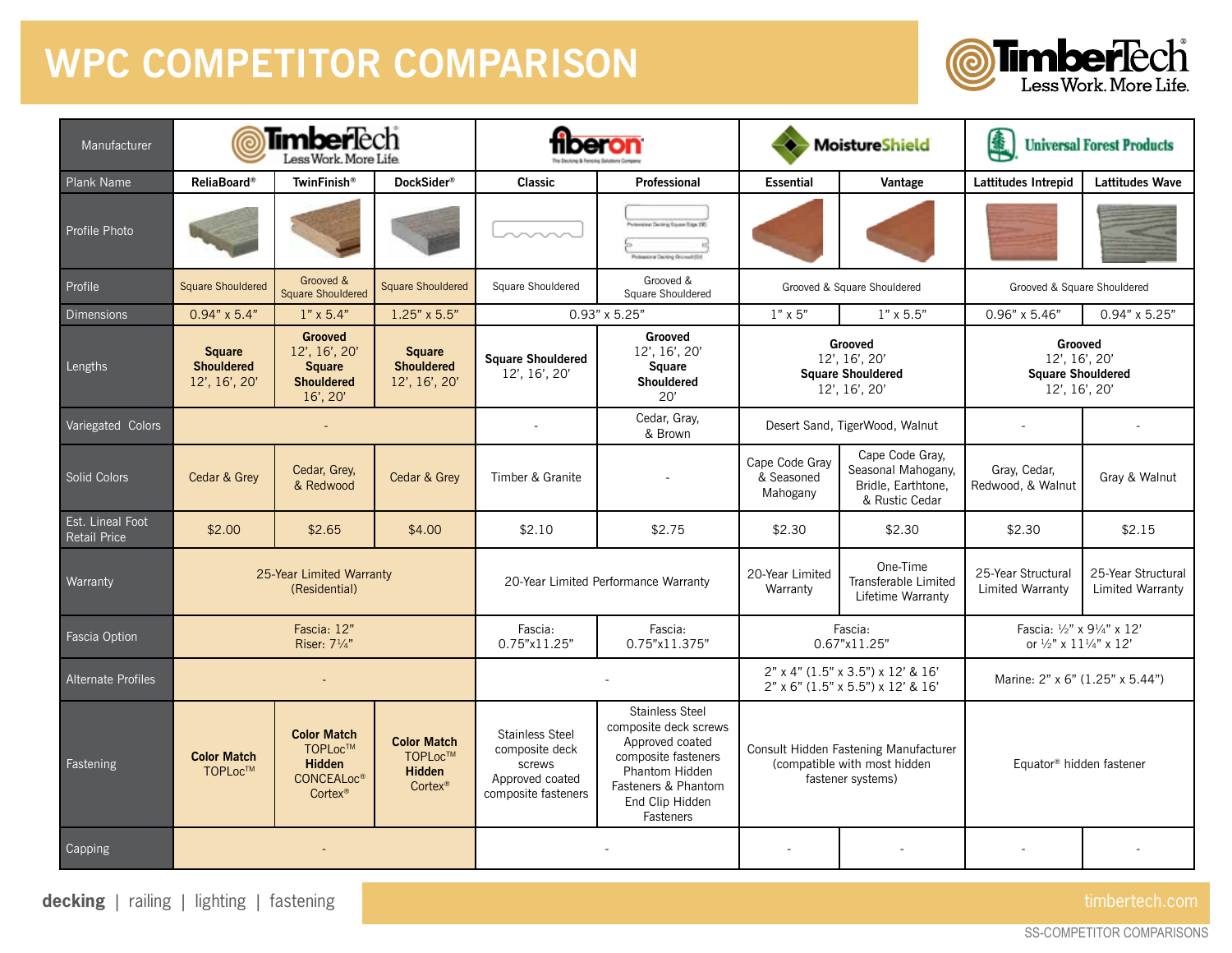## **cWPC COMPETITOR COMPARISON**



| Manufacturer                            | <b>Timber</b> Tech<br>ල<br>Less Work, More Life.                                    |                                                                      |                                            | <b>Trex</b>                                                                                              |                                                                   |                                                                                                                            |                                                                      |                                                                             |                                                                                                      | (4)<br><b>Universal Forest Products</b>                               |                                                 | WOLF                                                                                                                   |                                                  |
|-----------------------------------------|-------------------------------------------------------------------------------------|----------------------------------------------------------------------|--------------------------------------------|----------------------------------------------------------------------------------------------------------|-------------------------------------------------------------------|----------------------------------------------------------------------------------------------------------------------------|----------------------------------------------------------------------|-----------------------------------------------------------------------------|------------------------------------------------------------------------------------------------------|-----------------------------------------------------------------------|-------------------------------------------------|------------------------------------------------------------------------------------------------------------------------|--------------------------------------------------|
| Plank Name                              | <b>Terrain</b>                                                                      | <b>Tropical</b>                                                      | Legacy                                     | Select                                                                                                   | Enhance                                                           | <b>Transcend</b>                                                                                                           | <b>Good Life</b>                                                     | Sanctuary<br>(Washington,<br>Montana, North<br>& South Dakota &<br>Cananda) | <b>Pro-Tect</b>                                                                                      | Horizon                                                               | Lattitudes<br>Captiva                           | Lattitudes<br>Capricorn                                                                                                | <b>Island Collection</b>                         |
| Profile Photo                           |                                                                                     |                                                                      |                                            |                                                                                                          |                                                                   |                                                                                                                            |                                                                      |                                                                             |                                                                                                      |                                                                       |                                                 |                                                                                                                        |                                                  |
| Profile                                 | Grooved & Square Shouldered                                                         |                                                                      |                                            | Square<br>Grooved & Square Shouldered<br>Shouldered                                                      |                                                                   | Grooved & Square Shouldered                                                                                                |                                                                      |                                                                             |                                                                                                      | Grooved & Square Shouldered                                           |                                                 | Grooved                                                                                                                |                                                  |
| Dimensions                              |                                                                                     | $0.94" \times 5.36"$                                                 |                                            | $0.875" \times 5.5"$                                                                                     |                                                                   | $1'' \times 5.5''$                                                                                                         |                                                                      | $0.93" \times 5.3"$                                                         |                                                                                                      | $0.94" \times 5.4"$                                                   | $0.94" \times 5.25"$                            | $0.94" \times 5.4"$                                                                                                    | $1" \times 5.25"$                                |
| Lengths                                 | Grooved<br>12', 16', 20'<br><b>Square Shouldered</b><br>$16'$ , 20                  |                                                                      |                                            | Grooved<br>12', 16', 20'<br><b>Square Shouldered</b><br>12', 16', 20'                                    |                                                                   | Grooved<br>12', 16', 20'<br><b>Square Shouldered</b><br>20'                                                                |                                                                      |                                                                             |                                                                                                      | Grooved<br>12', 16', 20'<br><b>Square Shouldered</b><br>12', 16', 20' |                                                 | Grooved<br>12', 16', 20'                                                                                               |                                                  |
| Variegated<br>Colors                    | Brown Oak &<br><b>Silver Maple</b>                                                  | Amazon Mist,<br>Antique Palm,<br>Antigua Gold &<br>Caribbean Redwood | Mocha,<br>Tigerwood,<br>Pecan &<br>Ashwood |                                                                                                          |                                                                   | Tiki Torch, Lava Rock<br>Island Mist, Havana<br>Gold & Spiced Rum                                                          |                                                                      | Earl Gray,<br>Espresso & Latte                                              | Chestnut, Gray<br>Birch & Western<br>Cedar                                                           | Ipe, Rosewood,<br>Tudor Brown,<br>Castle Gray, &<br>Greystone         |                                                 | Koa, Arabica<br>& Shoreline                                                                                            | Ipe, Light Garapa,<br>Coastal Grey<br>& Mahogany |
| Solid Colors                            | Sandy Birch,<br>Stone Ash &<br><b>Rustic Elm</b>                                    |                                                                      |                                            | Pebble Grey,<br>Madeira, Saddle,<br>Winchester<br>Grey, &<br>Woodland Brown                              | Clam Shell,<br>Saddle & Beach<br>Dune                             | Fire Pit, Gravel Path,<br>Rope Swing, Vintage<br>Lantern, & Tree House                                                     | Cabin, Cottage<br>& Villa                                            |                                                                             |                                                                                                      |                                                                       | Cedar, Gray,<br>Walnut, &<br>Willow             |                                                                                                                        |                                                  |
| Est. Lineal Foot<br><b>Retail Price</b> | \$2.60-\$2.80                                                                       | \$3.70                                                               | \$4.30                                     | \$2.50                                                                                                   | \$2.90                                                            | \$3.95                                                                                                                     | \$2.65                                                               |                                                                             | \$2.95                                                                                               | \$3.65                                                                | \$2.80                                          | \$3.40                                                                                                                 | \$3.20                                           |
| Warranty                                | 25-Year Fade and Stain Limited Warranty<br>25-Year Limited Manufacturer Warranty    |                                                                      |                                            | 25-Year<br>Limited Warranty                                                                              | 25-Year Limited Warranty<br>25-Year Limited Fade & Stain Warranty |                                                                                                                            | 25-Year Limited Performance<br>25-Year Stain & Fade Limited Warranty |                                                                             |                                                                                                      |                                                                       | 25-Year Stain & Fade<br><b>Limited Warranty</b> |                                                                                                                        | 25-Year Stain & Fade<br>Limited Warranty         |
| Fascia Option                           | Fascia: 9/16" x 12" x 12"<br>Riser: 7/16" x 71/4" x 12'                             |                                                                      |                                            | Fascia: 0.75" x 7.25" x 12'<br>or 0.75" x 11.25" x 12'                                                   |                                                                   | Fascia:<br>Fascia:<br>0.75" x 11.25"<br>$0.75" \times 11.25"$<br>Riser:<br>x 12'<br>$0.75 \times 7.25$ "                   |                                                                      |                                                                             | Fascia:<br>$\frac{1}{2}$ " x 9 $\frac{1}{4}$ " x 12'<br>or $\frac{1}{2}$ " x $11\frac{1}{4}$ " x 12' |                                                                       | Fascia:<br>$7/16"$ x $11\frac{3}{4"}$ x $12"$   |                                                                                                                        |                                                  |
| Alternate<br>Profiles                   |                                                                                     |                                                                      | $2" \times 4"$<br>$(1.5"x3.5") \times 16'$ | Solid Colors: 2" x 4"<br>$(1.375" \times 3.5") \times 16'$<br>or 2" x 6" (1.375" x<br>5.5") x 16' or 20' |                                                                   |                                                                                                                            |                                                                      |                                                                             |                                                                                                      |                                                                       |                                                 |                                                                                                                        |                                                  |
| Fastening                               | Color Match: TimberTech TOPLoc™<br>Hidden: FUSIONLoc®, TOPLoc™, CONCEALoc®, Cortex® |                                                                      |                                            | Hidden<br>Trex Hideaway® Hidden Fasteners                                                                |                                                                   | Color Match: Fiberon Cortex® hidden face fastening<br>Hidden: Phantom Hidden Fasteners & Phantom End Clip Hidden Fasteners |                                                                      |                                                                             |                                                                                                      | Stowaway™ or Equator® Hidden<br>Fastener                              |                                                 | 305 stainless steel,<br>black head screws<br>recommended<br>Equator hidden<br>Fastener #8, 2"<br>stainless steel screw |                                                  |
| Capping                                 | 4 Sided Cap (Grooved is fully capped)                                               |                                                                      |                                            | 3 Sided Cap                                                                                              |                                                                   |                                                                                                                            | 4 Sided Cap<br>3 Sided Cap<br>(Groove is NOT<br>capped)              |                                                                             |                                                                                                      |                                                                       | 3 Sided Cap                                     |                                                                                                                        | 3 Sided Cap                                      |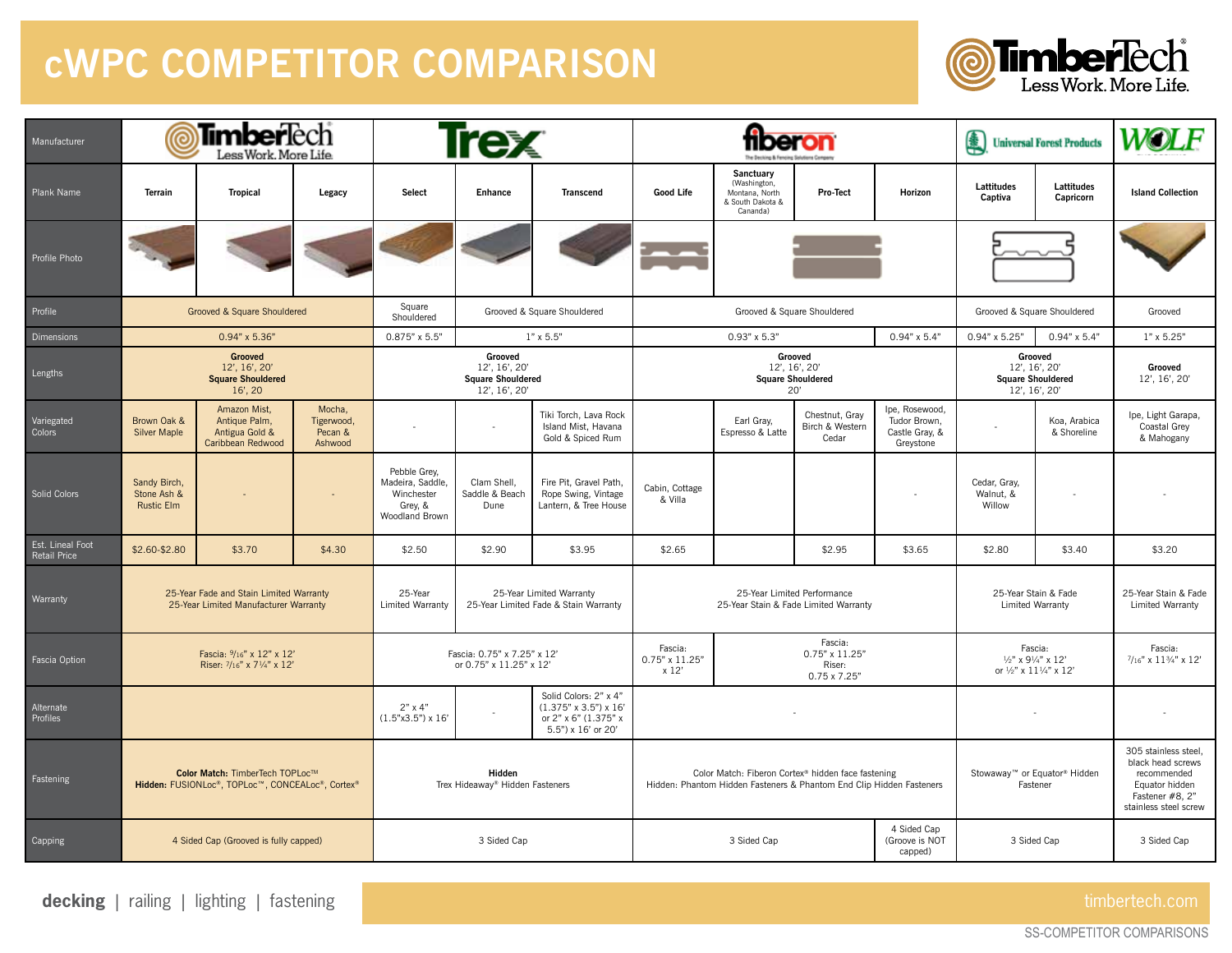

## AZEK HIGH PERFORMANCE CAPPED POLYMER VS. PVC

| Manufacturer                     | <b>AZEK</b>                                                                                                                                                                                                                           |                                                                                                                     |                                                                                                                         |                                                                                                                                                         |                                                                                                                               |                                              | lessigned for                                                       |                                                     |                                                                                                                  |  |
|----------------------------------|---------------------------------------------------------------------------------------------------------------------------------------------------------------------------------------------------------------------------------------|---------------------------------------------------------------------------------------------------------------------|-------------------------------------------------------------------------------------------------------------------------|---------------------------------------------------------------------------------------------------------------------------------------------------------|-------------------------------------------------------------------------------------------------------------------------------|----------------------------------------------|---------------------------------------------------------------------|-----------------------------------------------------|------------------------------------------------------------------------------------------------------------------|--|
| Plank Name                       | <b>Harvest</b>                                                                                                                                                                                                                        | Arbor<br>Vintage                                                                                                    |                                                                                                                         | <b>Paramount Flooring</b>                                                                                                                               | <b>Seaside</b>                                                                                                                | <b>Tropical</b><br>Hardwood                  | Eco                                                                 | <b>Bellus</b>                                       | Kinbo                                                                                                            |  |
| Profile Photo                    |                                                                                                                                                                                                                                       |                                                                                                                     |                                                                                                                         |                                                                                                                                                         |                                                                                                                               |                                              |                                                                     |                                                     |                                                                                                                  |  |
| Profile                          |                                                                                                                                                                                                                                       | Grooved & Square Sholdered                                                                                          |                                                                                                                         | Grooved & Square<br>Shouldered                                                                                                                          | Square Shouldered                                                                                                             |                                              | Square<br>Shouldered                                                | Grooved<br>& Square<br>Shouldered                   | Square<br>Shouldered                                                                                             |  |
| Dimensions                       |                                                                                                                                                                                                                                       | $1" \times 5.5"$                                                                                                    |                                                                                                                         | $1" \times 5.5"$                                                                                                                                        | $1" \times 5.5"$                                                                                                              |                                              |                                                                     | $1" \times 5.5"$                                    |                                                                                                                  |  |
| Lengths                          | <b>Grooved</b><br>Grooved<br><b>Grooved</b><br>12', 16', 20'<br>12', 16', 20'<br>12', 16', 20'<br><b>Square Shouldered</b><br><b>Square Shouldered</b><br><b>Square Shouldered</b><br>$16'$ , $20'$<br>$16'$ , $20'$<br>12', 16', 20' |                                                                                                                     | Grooved<br>12', 16', 20' Square<br><b>Shouldered</b><br>20'                                                             | <b>Square Shouldered</b><br>12', 16', 20'                                                                                                               |                                                                                                                               | <b>Square</b><br>Shouldered<br>12', 16', 20' | Grooved<br>& Square<br><b>Shouldered</b><br>12', 16', 20'           | <b>Square</b><br><b>Shouldered</b><br>12', 16', 20' |                                                                                                                  |  |
| Variegated<br>Colors             | Autumn Chestnut <sup>®</sup><br>& Island Oak®<br>(not available in 12'<br>Square Shouldered)                                                                                                                                          | Acacia <sup>®</sup> , Morado <sup>®</sup> ,<br>Moutain Redwood,<br>Brazilian Walnut,<br>Silver Oak™, &<br>Hazelwood | Cypress, Dark Hickory &<br>Mahogoany                                                                                    | Brownstone, Earthstone,<br>Flagstone & Sandstone                                                                                                        | Black Walnut,<br>Weathered Ipe,<br>Amberwood,<br>Driftwood Grey &<br>Rosewood                                                 |                                              |                                                                     |                                                     | <b>Burnished</b><br>Maple, Grey<br>Walnut, Hickory,<br>Red Cedar,<br>Rosewood,<br>Brazilian Teak,<br>Warm Walnut |  |
| Solid Colors                     | Brownstone, Slate<br>Gray, & Kona®<br>(Kona® in Square<br>Shoulder only)                                                                                                                                                              |                                                                                                                     |                                                                                                                         | Mineral & Fossil                                                                                                                                        | Sand Castle &<br><b>Harbor Grev</b>                                                                                           |                                              | Acorn, Gray,<br>Sahara, Sage                                        | Espresso                                            |                                                                                                                  |  |
| Est. Lineal Foot<br>Retail Price | \$3.40-\$3.60                                                                                                                                                                                                                         | \$4.20                                                                                                              | \$4.50                                                                                                                  | $$3.85 - $3.95$                                                                                                                                         | \$2.80                                                                                                                        | \$3.90                                       | \$3.80                                                              | \$4.00                                              | \$4.40                                                                                                           |  |
| Warranty                         |                                                                                                                                                                                                                                       | Limited Lifetime Warranty<br>30-Year Limited Fade & Stain Warranty                                                  |                                                                                                                         | Limited Lifetime Warranty<br>5-Year Limited Labor<br>Warranty                                                                                           | Limited Lifetime Warranty<br>25-Year Fade & Stain Warranty                                                                    |                                              | Limited Lifetime Warranty<br>25-Year Fade & Stain Warranty          |                                                     |                                                                                                                  |  |
| Fascia Option                    |                                                                                                                                                                                                                                       | Fascia: 0.75"x11.75"                                                                                                |                                                                                                                         | Fascia: 0.5"x11.75"x12'                                                                                                                                 | Fascia:<br>$7/16$ " x $11\frac{3}{4}$ " x $12$ "                                                                              |                                              | Fascia: 0.5" x 11.75" x 12' (ECO Colors only)                       |                                                     |                                                                                                                  |  |
| Fastening                        |                                                                                                                                                                                                                                       | $#7$ , minimum length of 2 1/4"<br>Other Hidden: HIDfast <sup>™</sup> & CAMO <sup>™</sup> Fasteners                 | Color Match: Stainless Steel Face Screws, Minimum Screw Size:<br>Hidden: FUSIONLoc®, CONCEALoc®, Fastenmaster's Cortex® | Color Match: Fiberon<br><b>Cortex Screws</b><br>Hidden: Tiger Claw TC-<br>G® hidden fastener in<br>combination with Fiberon<br><b>Cortex Fastneners</b> | 305 stainless steel, black head screws<br>recommended<br>Equator <sup>®</sup> hidden Fastener #8, 2"<br>stainless steel screw |                                              | Color Match: Tiger Claw<br>Hidden: Tiger Claw TC-3® hidden fastener |                                                     |                                                                                                                  |  |
| Capping                          | 3 Sided Cap<br>4 Sided Cap                                                                                                                                                                                                            |                                                                                                                     |                                                                                                                         | 3 Sided Cap                                                                                                                                             | 4 Sided Cap                                                                                                                   |                                              |                                                                     | 4 Sided Cap                                         |                                                                                                                  |  |